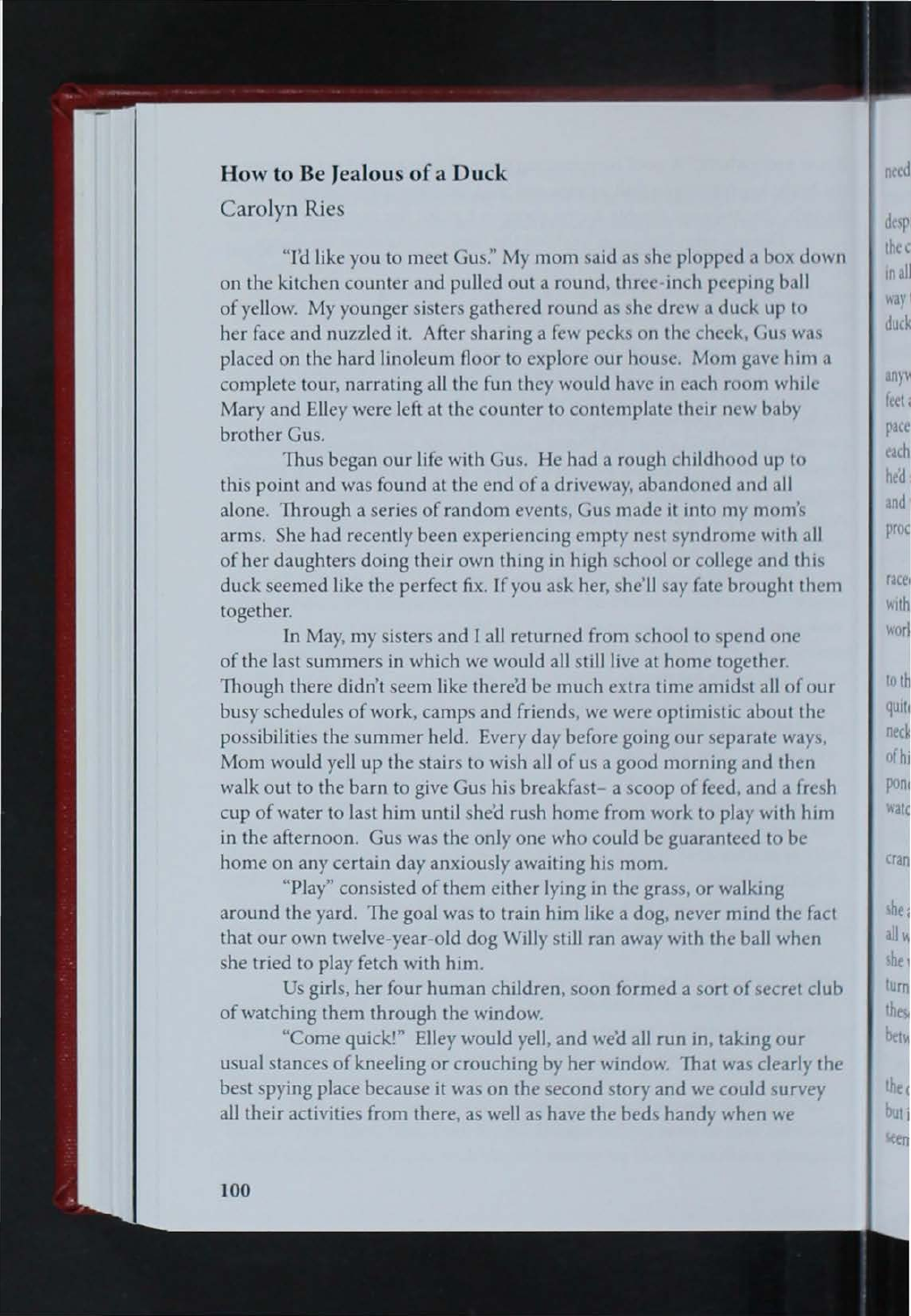needed to fall back and laugh uncontrollably.

That day, the lesson appeared to be on following. Our Mother, who despises water and especially hates getting her hair wet, was out there in the cold drizzle with a duck that was clearly in his element and basking in all her attention. She had on her bright red wind jacket, zipped all the way to the top. Under that red hood, a baseball hat stuck out, resembling a duckbill, and it made me wonder if she was trying to look like him.

When they walked, Mom was always in the front with Gus anywhere from directly below her to fifteen feet behind. His little webbed feet and short legs only went two speeds; slow and fast. Slow was a turtle's pace, and fast was when his whole compact body shook left and right as each leg rotated similar to a child's pull toy. To keep up with her big strides he'd switch between these two speeds, shooting ahead till he caught up and was directly between her feet and then slowing down until the whole process had to be repeated again.

When she seemed satisfied with their practice for the day, they raced over to the three-foot diameter baby pool we had cleaned and set up with a piece of plywood for a ramp. This was Gus's reward for a hard day's work.

Gus followed the path of Mom's red arm in the air, from the ramp to the water, where he gracefully dove in. All of his baby fuzz, which hadn't quite turned into feathers yet, was submerged and he stretched out his neck. He came up and sat floating on the water, turning for the approval of his mom. She had taken a seat on the limestone rock next to the plastic pond and sat, arms around her knees pulled tight to her chest, simply watching this little creature enjoy the lucky life he had happened upon.

From our perch in the warm, dry house, we rolled our eyes as Mary cranked the window open and shouted at her.

It was only after the third "HEY MOM! What are you doing?" that she actually come out of her daze and turned to look up at us. Even then, all we got was a smile and a wave that turned into a point at Gus, to signal she was focused on him. We all joked that she'd completely lost it, that turning all her love and affection towards a duck was simply crazy. But these were words we would never say to her. We knew better than to get between her and Gussie Bussie.

Gus became our mom's new obsession. My sisters and I were told the day he intruded on our family that Gussie Bussie was a new 'pet' for us, but it quickly became clear whose 'child' he really was. All the house rules seemed to vanish just for this small descendent of a dinosaur. What used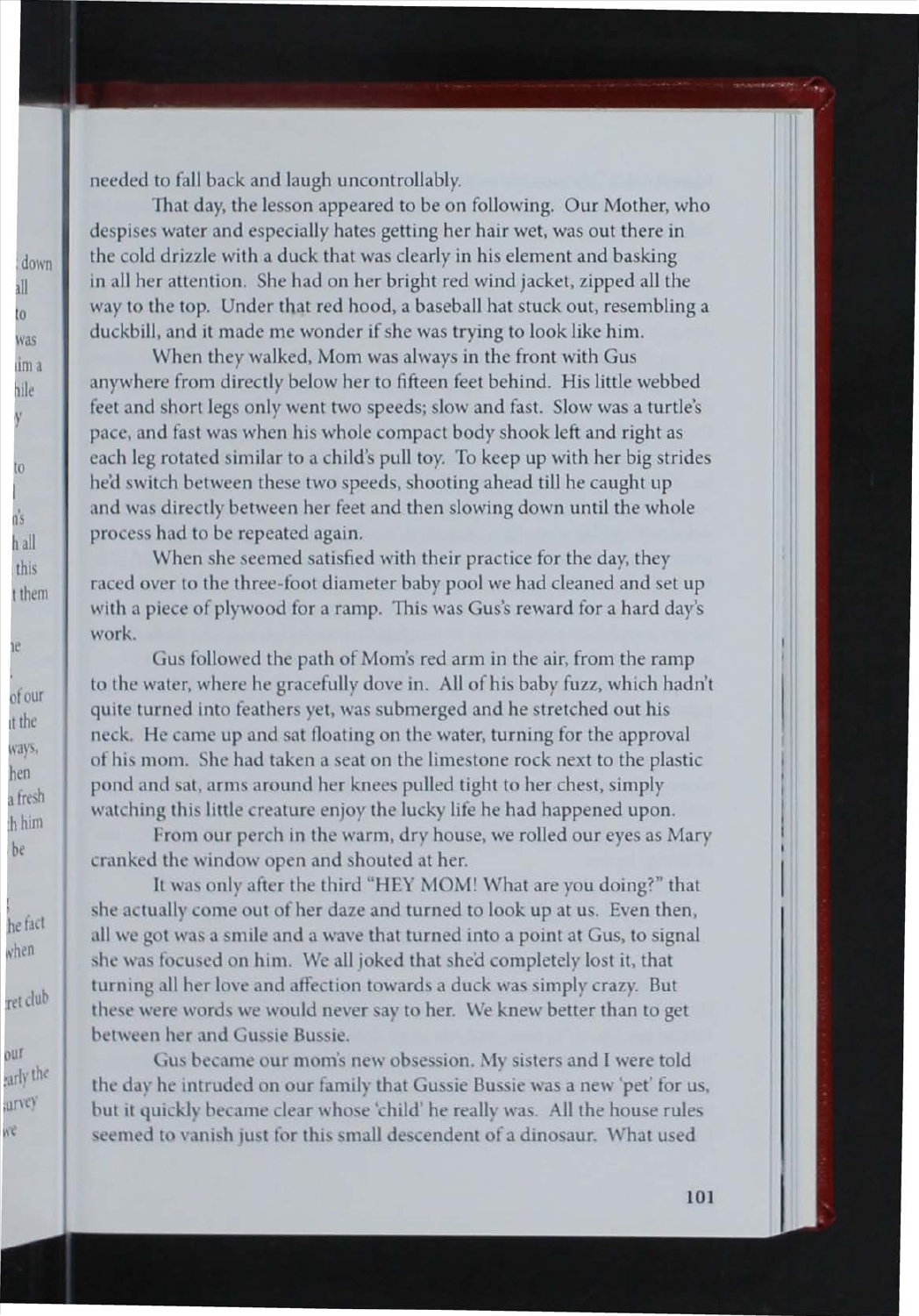to be a strict "No animals in the house" rule turned into a "No animals in the house, except Gus" policy. Tasks my sisters and I never used to want to help Mom with before such as cooking dinner and gardening became all the more appealing when she didn't actually want our help, only Gus'.

"Hey Mom, want me to butter and garlic the bread?"

"Oh no, I'm going to do that. Gus likes when I drop some scraps down for him to eat."

We weren't the only ones falling in the shadow of Gus. We watched our dog Willy not only give up his pool, but also get pushed aside as the door was opened for Gus, and then slammed in his face. Not surprisingly, these two did not appear to have the best relationship. At first, as is typical with Springer Spaniels and birds, he wanted to bite Gus's head off. When he did this, we would pull Willy by his red collar to the garage where he was confined while Gus was free to roam. The rest of the family quickly sided with Willy when this happened, but Mom chose Gus. Therefore Gus won. Eventually Willy started to just ignore him. The dog had learned like the rest of us it was best to not even try to compete for attention.

We also learned what it felt like to be brushed aside as people no longer asked how anyone else in our family was doing, only the duck. I'm surprised we didn't have birth announcements made up and sent out to all our friends. Our local newspaper has a section where the readers can submit their best photos throughout the summer. You can bet it didn't take long for Gus to make it in there. The caption underneath read something like, "The newest member of the Ries family" This laminated clipping, along with approximately 5 other poses of him proudly hung on the fridge, making up The Shrine of Gus.

One day I awoke to find a note next to The Shrine of Gus with a list of things to do:

Let Gus out.

Hang the clothes on the line (Gus likes to help, wear Crocs) Water flowers (He also likes to play under the hose) Meet me for lunch (Bring Gus if you want)

It seemed that watching Gus was going to be my fulltime job during the only week of freedom I had before starting my real, paying job. So I started my list of "chores" and retrieved that beloved duck from the barn, wearing the specified Crocs. We started with the clothesline. That simple task became ten times more difficult with a small animal darting every which way below my feet. It's a good thing he didn't wear a leash because I would have definitely ended up on the ground the way he was waddling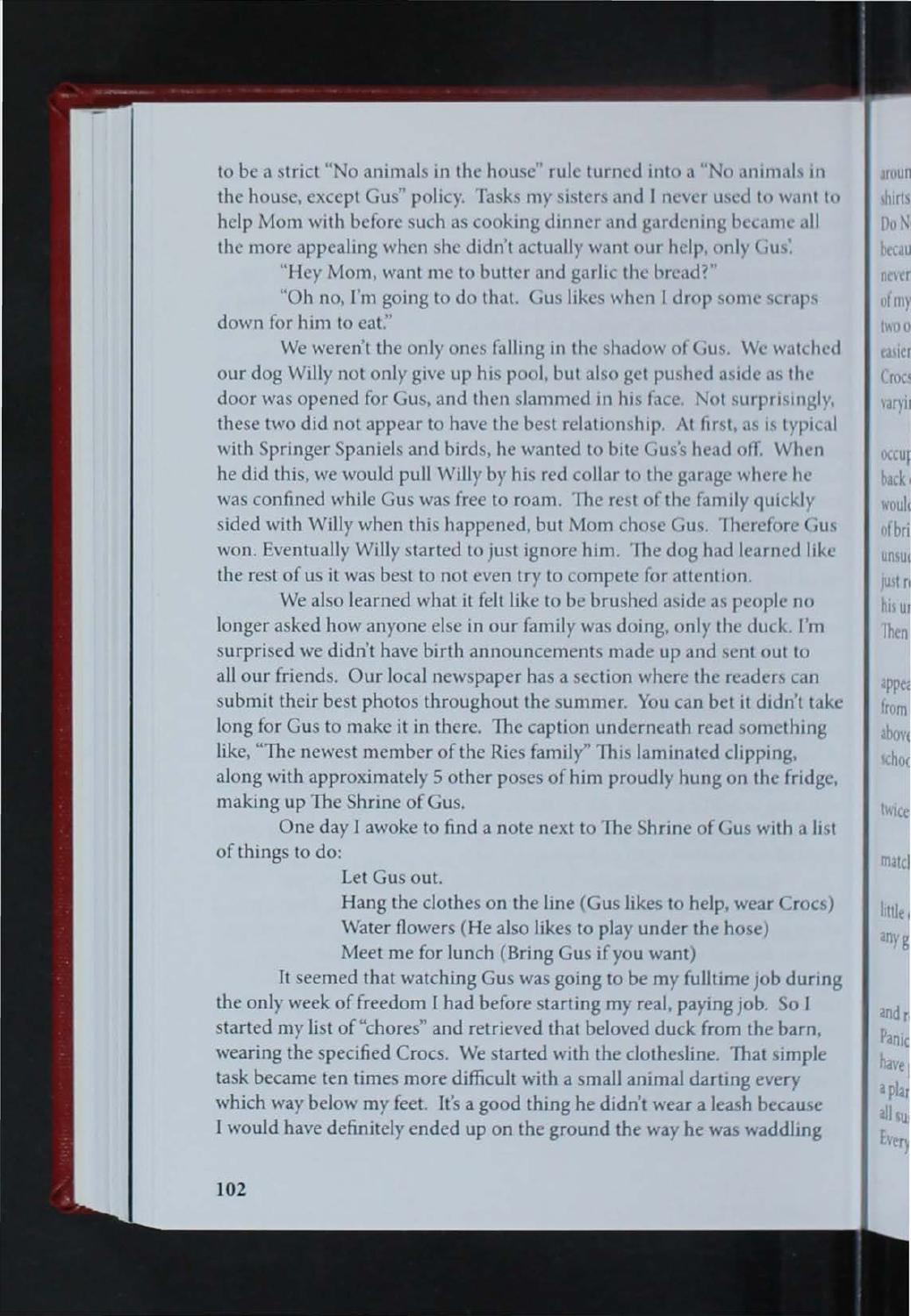around. I began a silent mantra in my head, "Do Not Step On Gus. Hang shirts from the bottom. Do Not Step On Gus. Get more clothespins. Do Not Step On Gus." Little Gussie Bussie did not make it easier on me because his favorite things in the world appeared to be to eat bugs that I never would have known existed, and then stick his little beak in the holes of my rubber Crocs, to nibble at my bare feet. Upon checking item number two off our to-do list, I moved on to watering the flowers. This was much easier for me because in the duck world, water ranks much higher than Crocs. I actually kind of enjoyed zigzagging the hose back and forth, varying the pressure of the water for Gus to chase.

After finishing our chores, I put Gus in the pool to keep him occupied while I went inside to get everything ready to go. When I came back out I realized I didn't have a box to bring Gus with me. I know it wouldn't have been hard to find one, but I didn't look at all. The thought of bringing a duck to school came off as slightly ridiculous to me. So after unsuccessfully trying to coax him out of the pool and down the ramp, I just reached in and grabbed him, causing wild quacking and flapping of his underdeveloped wings and marched him back to his place in the barn. Then I went to meet my mom for lunch.

When I arrived, I noticed she glanced at my empty hands and appeared to be disappointed, but tried not to let it show. My eyes went from her face to the new 8 by 10 framed and matted photo of Gus mounted above her desk. The absolute first thing everyone saw upon entering the school was Gus nuzzled up to a yellow rain boot.

"Mom! Not that I'm jealous or anything, but that is more than twice the size of any pictures you have of your biological children!"

"Oh honey, but isn't he cute? And look at the colors. They just match so well."

Pictures at home began to get replaced as well with those of this little creature, and I even heard her say one day, "If you girls don't give me any grandchildren, I'm going to fill this house with ducks."

This made me vow to give her at least one grandchild.

Then one warm June night, we arrived home later than planned and realized no one had put Gus away. He was nowhere to be found. Panic broke out and blame was shoved in all directions as to who should have put him away. It didn't take long until we came together and formed a plan to search for the little guy. We combed the entire yard investigating all suspicious shadows and singing his name to coax him out of the dark. Everyone was equipped with flashlights, and my dad even got out the